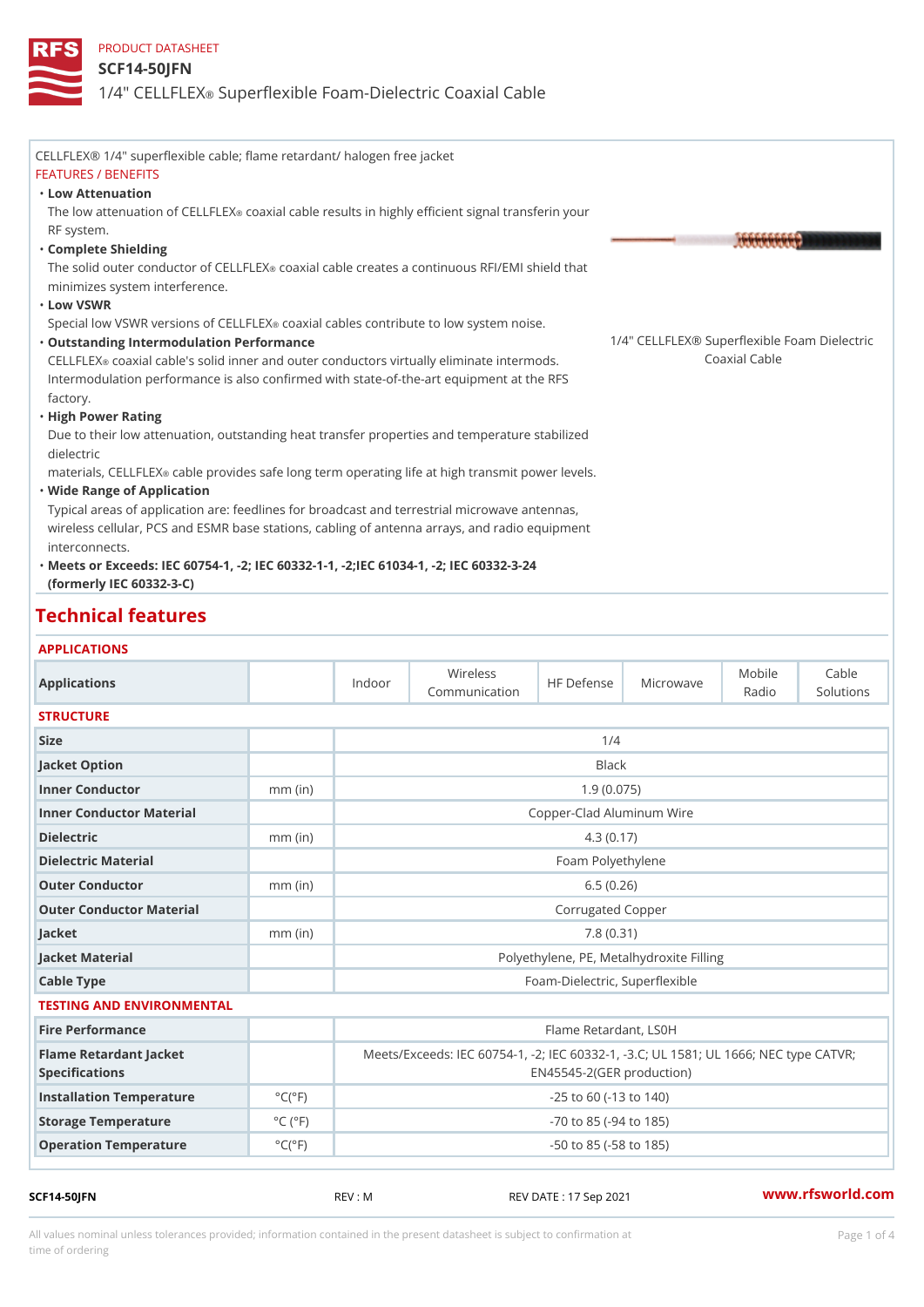SCF14-50JFN

1/4" CELL®FSLEPXerflexible Foam-Dielectric Coaxial Cable

| ELECTRICAL SPECIFICATIONS                    |                    |                                                              |  |  |  |  |  |
|----------------------------------------------|--------------------|--------------------------------------------------------------|--|--|--|--|--|
| Impedance                                    | $\odot$            | $50 +/- 1$                                                   |  |  |  |  |  |
| Maximum Frequency                            | GHz                | 20.4                                                         |  |  |  |  |  |
| Velocity                                     | $\frac{0}{0}$      | 81                                                           |  |  |  |  |  |
| Capacitance                                  | $pF/m$ ( $pF/ft$ ) | 82 (25)                                                      |  |  |  |  |  |
| Inductance                                   | $uH/m$ ( $uF/ft$ ) | 0.207(0.063)                                                 |  |  |  |  |  |
| Peak Power Rating                            | k W                | $5.5$                                                        |  |  |  |  |  |
| RF Peak Voltage                              | Volts              | 740                                                          |  |  |  |  |  |
| Jacket Spark                                 | Volt RMS           | 5000                                                         |  |  |  |  |  |
| Inner Conductor dc Resistance<br>(©/1000 ft) | $@/1000$ n         | 10.5(3.19)                                                   |  |  |  |  |  |
| Outer Conductor dc Resistance ( 0/1000 ft)   | $@/1000$ n         | 9(2.74)                                                      |  |  |  |  |  |
| Return Loss (VSWR) Performance               |                    | Standard (for 40-2700, 3300-4200, 4400-5925 MHz) or P        |  |  |  |  |  |
| Min. Return Loss (Max. V&BVRVSWR)            |                    | Standard 20 (1.222), Premium 24 (1.135)/ 23 (1.152           |  |  |  |  |  |
| Phase Stabilized                             |                    | Phase stabilized and phase matched cables and assemblies are |  |  |  |  |  |
| Temperature & Power                          |                    | Standard                                                     |  |  |  |  |  |
| MECHANICAL SPECIFICATIONS                    |                    |                                                              |  |  |  |  |  |
| Cable Weight, Nominal   kg/m (lb/ft)         |                    | 0.07(0.05)                                                   |  |  |  |  |  |
| Minimum Bending Radius,<br>Repeated Bends    | $mm$ (in)          | 25(1)                                                        |  |  |  |  |  |
| Bending Moment                               | $Nm (lb - t)$      | 0.7(0.5)                                                     |  |  |  |  |  |
| Tensile Strength                             | $N$ ( $ b)$        | 600 (135)                                                    |  |  |  |  |  |
| Recommended / Maximum<br>Clamp Spacing       | m $(ft)$           | 0.2 / 0.2 (0.67 / 0.67)                                      |  |  |  |  |  |

SCF14-50JFN REV : M REV DATE : 17 Sep 2021 [www.](https://www.rfsworld.com)rfsworld.com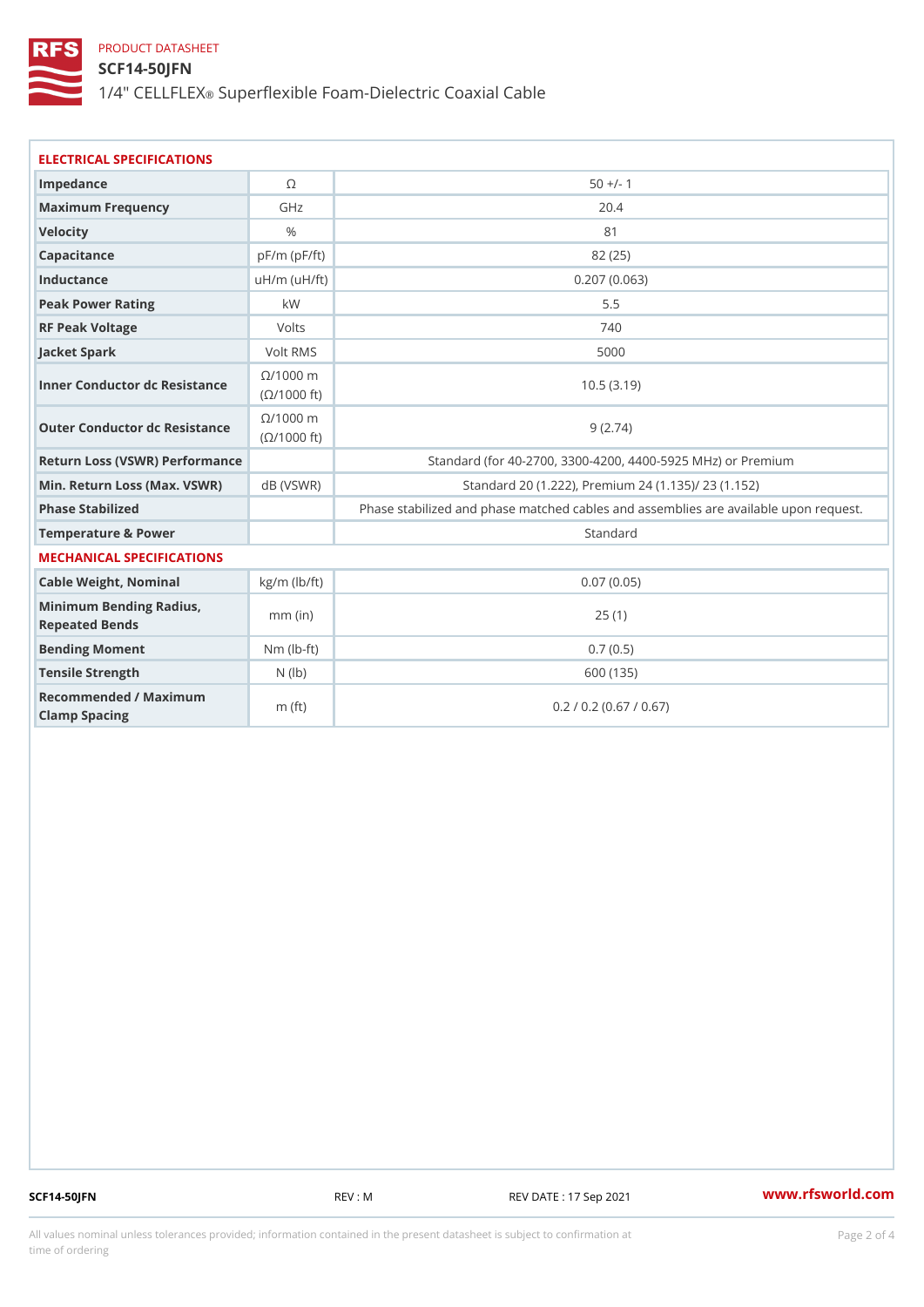### SCF14-50JFN

1/4" CELL®FSLEPXerflexible Foam-Dielectric Coaxial Cable

| ATTENUATION @ 20°C (68°F) AND POWER RATING @ 40°C (104°F) |                 |                 |              |  |  |
|-----------------------------------------------------------|-----------------|-----------------|--------------|--|--|
| Frequency, MHz                                            | dB per 100m     | dB per 100ft    | Power, kW    |  |  |
| $0\ .\ 5$                                                 | $0.40\,$        | 0.12            | $5\,.\,5\,0$ |  |  |
| 1                                                         | 0.57            | 0.17            | $5.50$       |  |  |
| $1.5\,$                                                   | $0\,$ . 7 $0\,$ | $0.21$          | $5\,.\,5\,0$ |  |  |
| $\overline{2}$                                            | $0$ . $8\ 0$    | $0.25\,$        | $5\,.\,5\,0$ |  |  |
| 10                                                        | $1.81$          | $0.55$          | $3.66$       |  |  |
| $20$                                                      | $2.56$          | $0.78$          | $2.58$       |  |  |
| 30                                                        | $3.15$          | $0.96\,$        | $2.10$       |  |  |
| 50                                                        | 4.08            | 1.24            | 1.62         |  |  |
| 88                                                        | $5.45$          | 1.66            | $1.21$       |  |  |
| $100$                                                     | $5.82\,$        | $1.77$          | 1.14         |  |  |
| 108                                                       | $6.06\,$        | $1.85$          | $1.09$       |  |  |
| 150                                                       | $7.17$          | $2.19$          | $0.92\,$     |  |  |
| 174                                                       | 7.75            | 2.36            | 0.85         |  |  |
| 200                                                       | 8.33            | $2.54$          | 0.79         |  |  |
| 300                                                       | 10.30           | 3.13            | $0.64$       |  |  |
| 400                                                       | $12$            | $3.65\,$        | $0$ . 55     |  |  |
| 450                                                       | 12.70           | $3.88$          | $0\,.\,5\,2$ |  |  |
| 500                                                       | 13.50           | 4.10            | 0.49         |  |  |
| 5 1 2                                                     | 13.60           | $4.15$          | 0.49         |  |  |
| 600                                                       | 14.80           | 4.52            | 0.45         |  |  |
| 700                                                       | 16.10           | 4.91            | $0.41$       |  |  |
| 800                                                       | 17.30           | $5.27\,$        | $0.38\,$     |  |  |
| 824                                                       | 17.60           | $5.35$          | 0.38         |  |  |
| 894                                                       | 18.40           | $5.59\,$        | $0.36$       |  |  |
| 900                                                       | 18.40           | 5.61            | 0.36         |  |  |
| 925                                                       | 18.70           | $5\,$ . 7 $0\,$ | $0.35\,$     |  |  |
| 960                                                       | 19.10           | $5.81$          | $0.35\,$     |  |  |
| 1000                                                      | 19.50           | $5.94$          | 0.34         |  |  |
| 1250                                                      | 22              | 6.71            | $0.30$       |  |  |
| 1500                                                      | $2\,4$ . $3\,0$ | 7.41            | 0.27         |  |  |
| 1700                                                      | $26.10$         | 7.94            | $0.25$       |  |  |
| 1800                                                      | 26.90           | 8.20            | 0.25         |  |  |
| 2000                                                      | $2\,8$ . $5\,0$ | $8.69$          | 0.23         |  |  |
| 2100                                                      | $29.30\,$       | 8.93            | 0.23         |  |  |
| 2200                                                      | 30.10           | $9.20$          | 0.22         |  |  |
| 2400                                                      | $31.60$         | $9.60\,$        | $0$ . 21     |  |  |
| 3000                                                      | 35.80           | 10.90           | 0.19         |  |  |
| 3500                                                      | 39.10           | 11.90           | 0.17         |  |  |
| 4000                                                      | 42.20           | 12.90           | 0.16         |  |  |
| 5000                                                      | 48              | 14.60           | 0.14         |  |  |
|                                                           |                 |                 |              |  |  |

SCF14-50JFN REV : M REV : M REV DATE : 17 Sep 2021 WWW.rfsworld.com